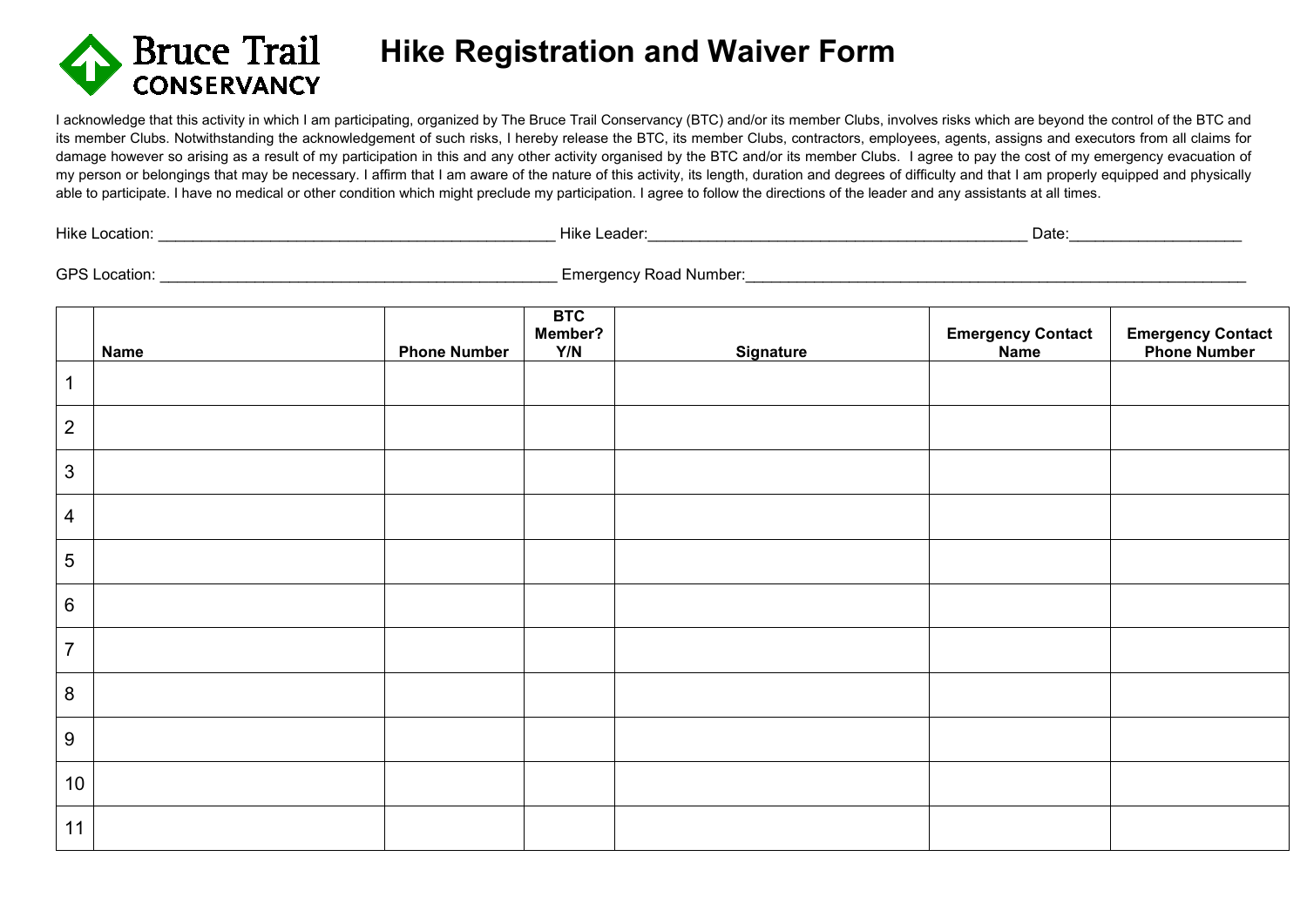I acknowledge that this activity in which I am participating, organized by The Bruce Trail Conservancy (BTC) and/or its member Clubs, involves risks which are beyond the control of the BTC and its member Clubs. Notwithstanding the acknowledgement of such risks, I hereby release the BTC, its member Clubs, contractors, employees, agents, assigns and executors from all claims for damage however so arising as a result of my participation in this and any other activity organised by the BTC and/or its member Clubs. I agree to pay the cost of my emergency evacuation of my person or belongings that may be necessary. I affirm that I am aware of the nature of this activity, its length, duration and degrees of difficulty and that I am properly equipped and physically able to participate. I have no medical or other condition which might preclude my participation. I agree to follow the directions of the leader and any assistants at all times.

|      | <b>Name</b> | <b>Phone Number</b> | <b>BTC</b><br>Member?<br>Y/N | <b>Signature</b> | Emergency Contact<br>Name | <b>Emergency Contact<br/>Phone Number</b> |
|------|-------------|---------------------|------------------------------|------------------|---------------------------|-------------------------------------------|
| $12$ |             |                     |                              |                  |                           |                                           |
| 13   |             |                     |                              |                  |                           |                                           |
| 14   |             |                     |                              |                  |                           |                                           |
| 15   |             |                     |                              |                  |                           |                                           |
| 16   |             |                     |                              |                  |                           |                                           |
| $17$ |             |                     |                              |                  |                           |                                           |
| 18   |             |                     |                              |                  |                           |                                           |
| 19   |             |                     |                              |                  |                           |                                           |
| 20   |             |                     |                              |                  |                           |                                           |
| 21   |             |                     |                              |                  |                           |                                           |
| 22   |             |                     |                              |                  |                           |                                           |
| 23   |             |                     |                              |                  |                           |                                           |
| 24   |             |                     |                              |                  |                           |                                           |
| 25   |             |                     |                              |                  |                           |                                           |
| 26   |             |                     |                              |                  |                           |                                           |